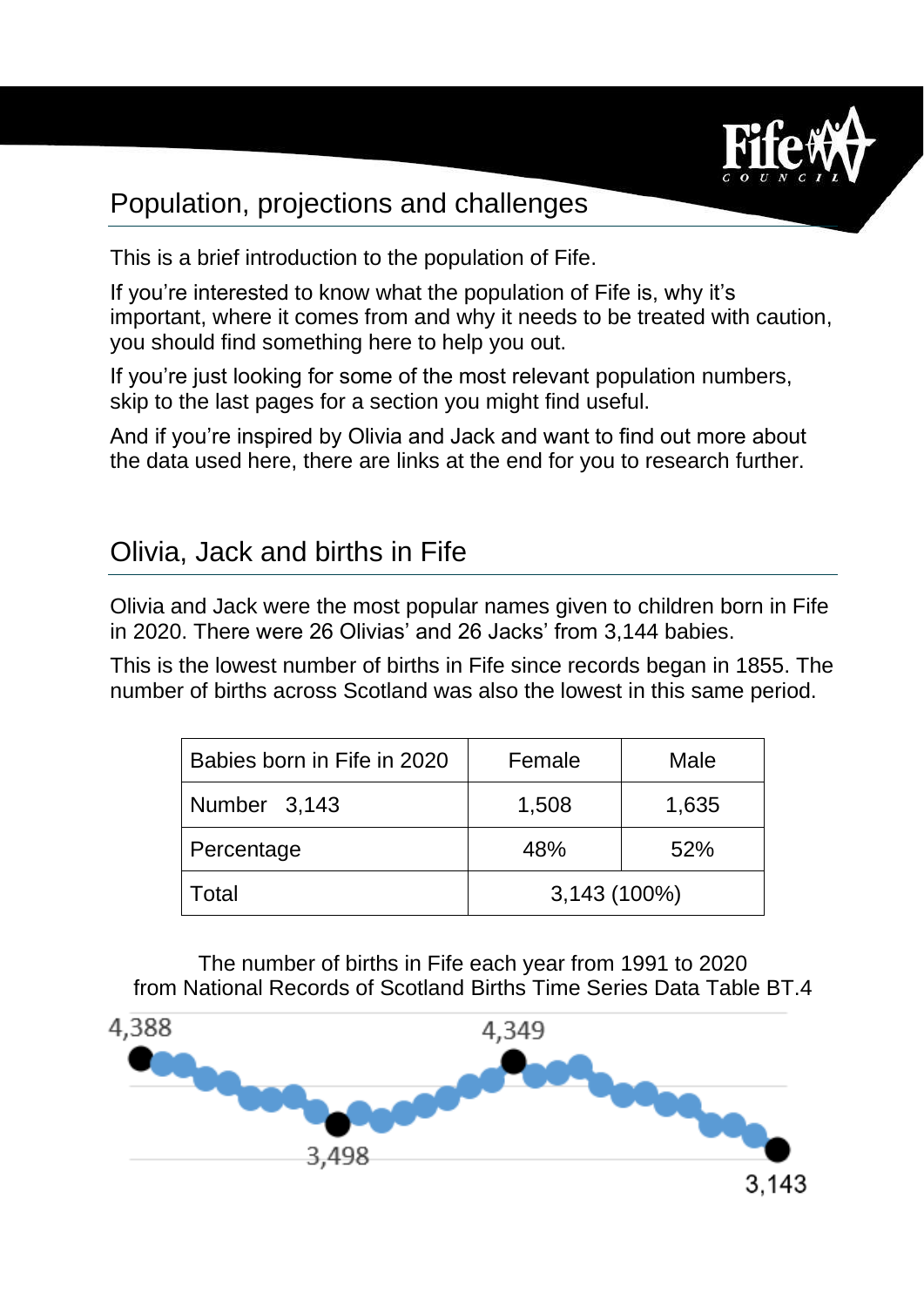# People in Fife

Olivia and Jack were born in a Fife where the population has been increasing for 20 years and there are now an estimated 374,130 people living in Fife, making it the third largest local authority by population.

But the Fife that Olivia and Jack will go to school and grow up in is expected to see its population decrease slightly over the next 10 years.

This reduction is due to natural change (there have been 2.3% more deaths than births, not specifically due to COVID-19) and migration (there have been 2.3% more people coming to live in Fife than moving out of Fife) which have mostly cancelled each other out.

The population of Fife estimated (2000-2020) and projected (2020-2028) from National records of Scotland Population Estimates Time Series Data



These population calculations from National Records of Scotland (NRS) use data from Scotland's Census, mid-year population estimates and longterm population projections. In the 10 years between each Census the population is estimated, starting with the known Census population then:

- adding the number of births;
- adding the number of people moving into Fife;
- subtracting the number of deaths; and
- subtracting the number of people moving out of Fife.

This population estimate is rolled forward and repeated each year until the next Census, when the estimates are recalibrated and the process restarts.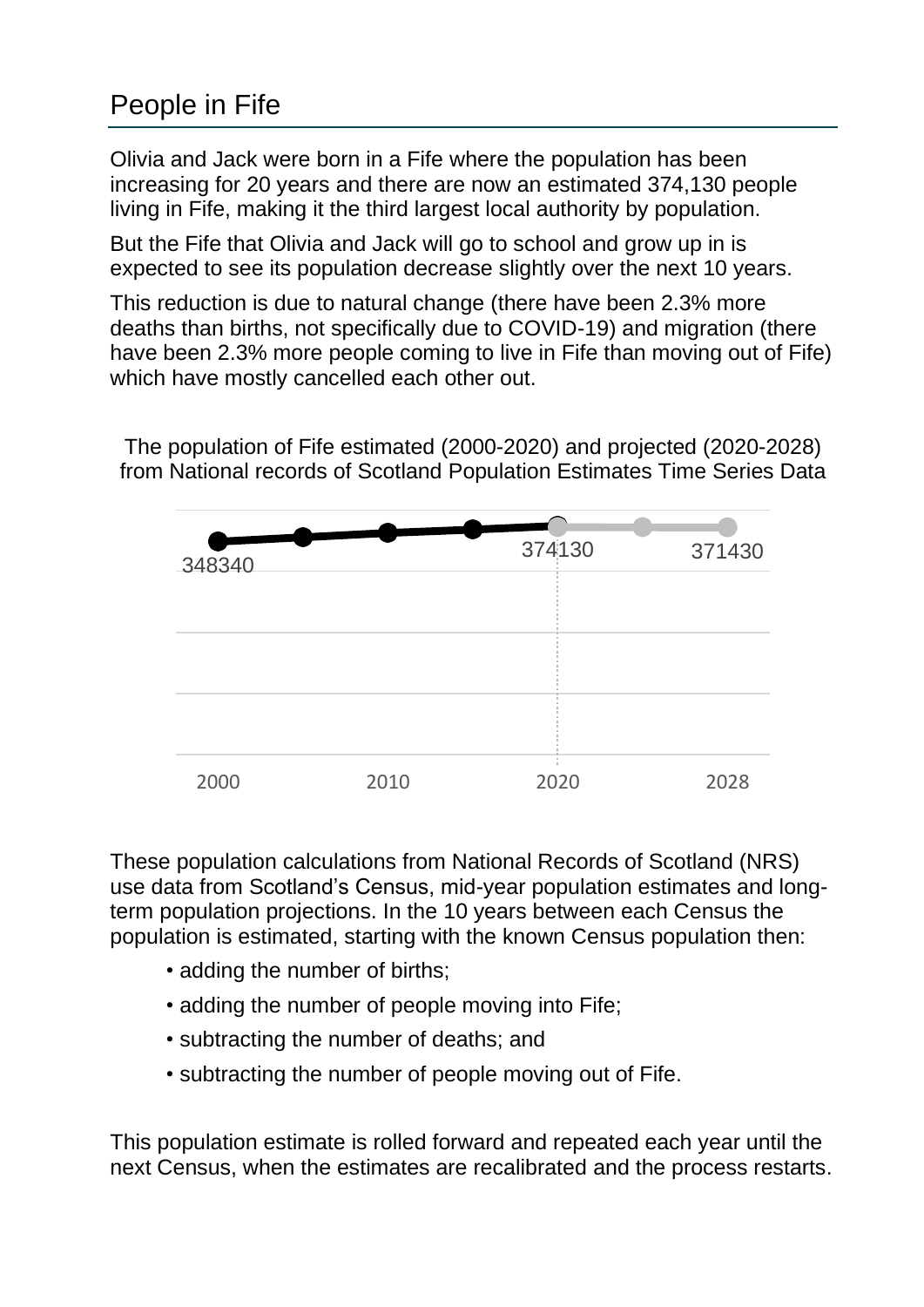Local councils and other organisations need to know about the people in their area to help them plan how best to provide their services.

They might want to know about our age, sex and health, our homes, employment or education and we can find the answers in Scotland's Census which has been asking every household these questions every 10 years since 1801 (except 1941 and 2021 as Scotland's Census has been moved to 2022 due to the impact of COVID-19).

If we want to look forward to predict the number of people living in an area in the next 5, 10 or 20 years, we can make assumptions of what we expect to happen in the future (mostly about fertility, mortality and migration) based on what is happening now and what has happened in the past.

| <b>Birth rates</b>                  | Women are having fewer children.<br>Birth rates have been falling steadily for a number<br>of years. Fewer children were born in Fife in 2020<br>than any other year since records began in 1855.                                      |
|-------------------------------------|----------------------------------------------------------------------------------------------------------------------------------------------------------------------------------------------------------------------------------------|
| Births v deaths,<br>life expectancy | There are more deaths than births each year.<br>COVID-19 has had some impact but most of the<br>projected change is due to longer-term trends<br>showing more deaths than births. Life expectancy<br>has also stalled since 2012-2014. |
| Migration                           | More people move to Scotland than leave.<br>More people are projected to move to Scotland<br>than leave each year, but beyond 2028 this will no<br>longer offset the gap between births and deaths.                                    |

These are *population projections* and are important for allocating budgets, planning schools, roads, houses, doctors surgeries, care homes and other future services and facilities.

Some of these examples can involve large sums of public money where over-estimating the population could result in services that may not be fully utilised, or underestimating the population could result in organisations being unable to meet demand for their services.

*"Lower birth rates are the main reason these projections are lower than previous ones".*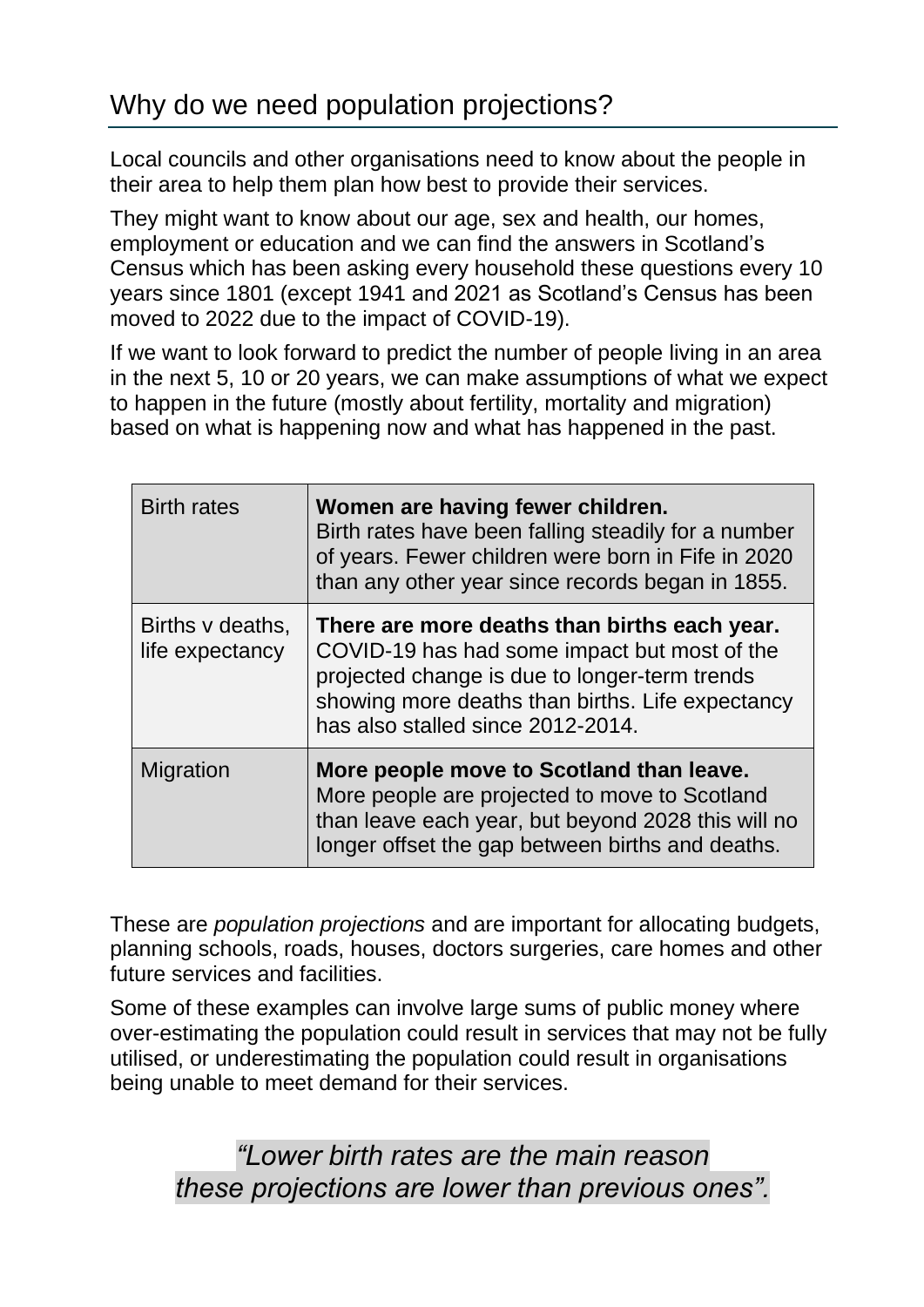## Are projections reliable?

Population projections are tricky as no-one really knows with any certainty what is going to happen in the future.

As an example, between 2001 and 2011, Fife's population was overestimated by 3,000 people, largely because of the difficulty in estimating migration.

Projections made during periods of rapid change are also less accurate.

The last two years (2020, 2021) have highlighted this uncertainty and given us examples of circumstances that could not have been expected from analysis of historical data, as they had never happened before:

• the COVID-19 pandemic may affect not only people's longer-term health but also where they choose to live or work. For example, if working from home, people may choose to live further away from their workplace. This impact has been quick and widespread; and

• Britain exiting the European Union (Brexit) is an example of the impact of government policy and its influence on migration is as yet largely unknown.

*"Projections made during periods of rapid change are less accurate".*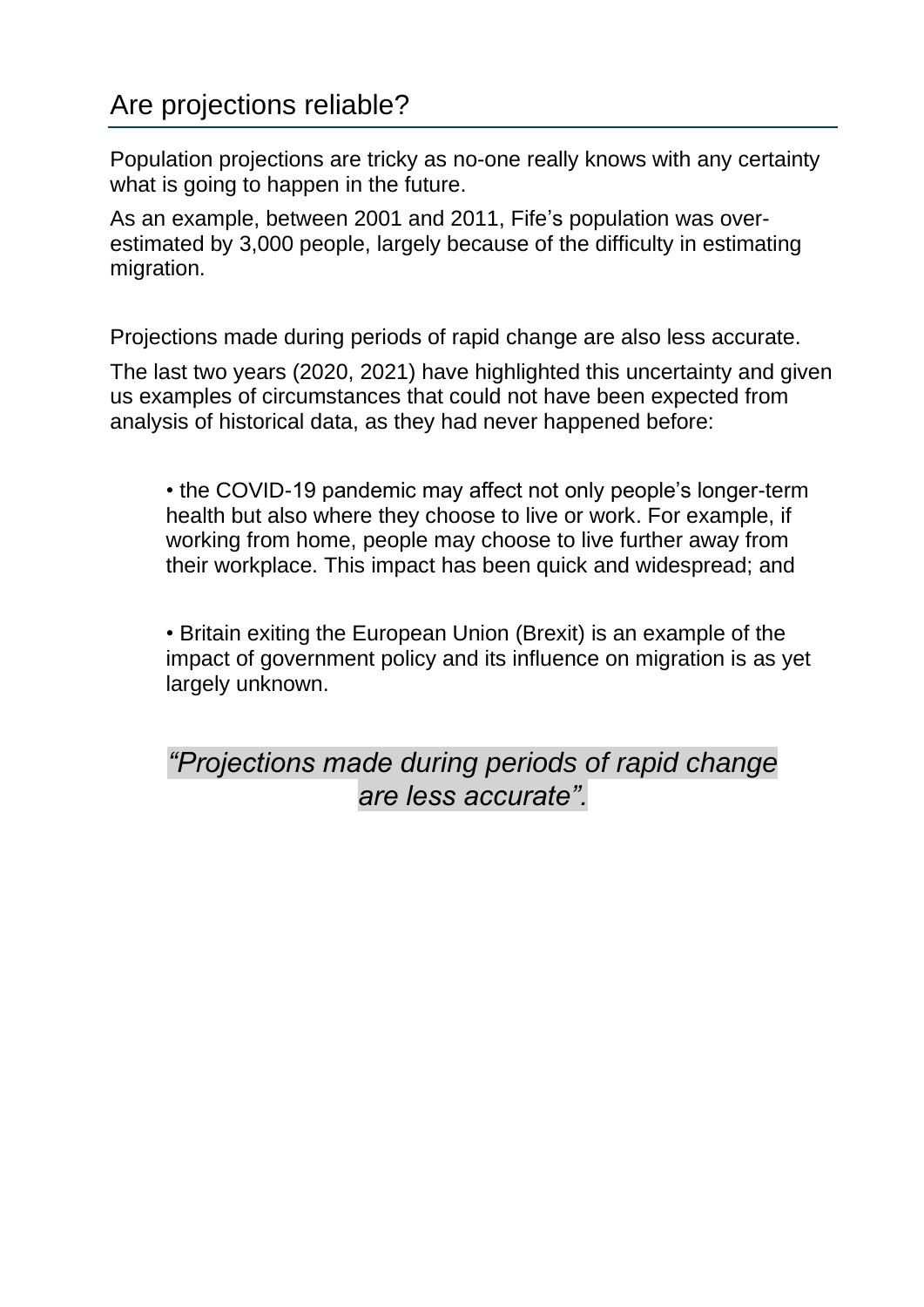### Some age groups are less reliable than others

Projections for young people are least reliable as the number of future births is unknown and the life choices they make are difficult to predict.

Migration in to and out of Fife is the biggest driver of population change. Small areas with less people tend to be affected more by changes in migration than large areas with more people. Areas with high migration are less reliable.

Areas with more elderly people tend to have more reliable projections than areas with high numbers of children and families, as it is more difficult to predict future fertility levels or where parents of these children may migrate to, than mortality rates amongst elderly people.

In all these cases, the further into the future projections go, the less accurate they become. This means that projections of the number of elderly people (age 65+) are more reliable than those for working age people (age 16-64) with children (age 0-15) less reliable.

Similarly, population projections for all of Scotland are more reliable than those for council areas such as Fife, with smaller areas such as Buckhaven or Kincardine, less reliable.



Fife population projections (2018 based) for each broad age group from National Records of Scotland sub-national population projections 2018-based detailed datasets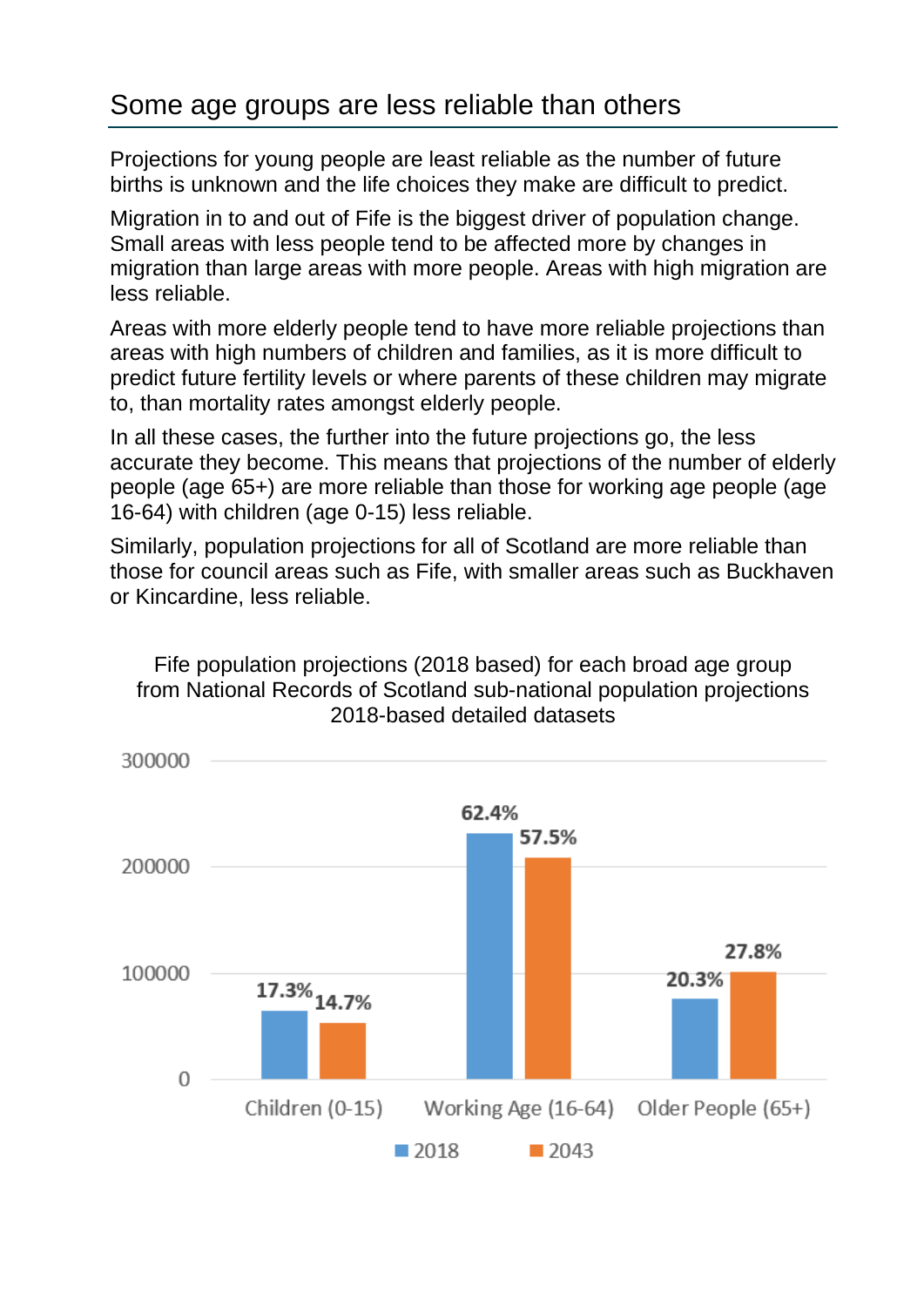# Variant projections

To try to limit the uncertainty of population projections, NRS also produce 'variant' projections alongside their main or 'principal' projection to provide an alternative picture of what future populations could look like.

These can cover scenarios such as high or low fertility, high or low mortality and high or low migration.

The chart below shows the potential variation in the 2018 Fife population projection by comparing the NRS principal projection with the highest population variant (high migration) and the lowest population variant (zero migration).



Fife population projections (principal, highest and lowest variants)

## *"the further into the future projections go, the less accurate they become"*

For more charts for more councils visit: <https://scotland.shinyapps.io/nrs-sub-national-population-projections/>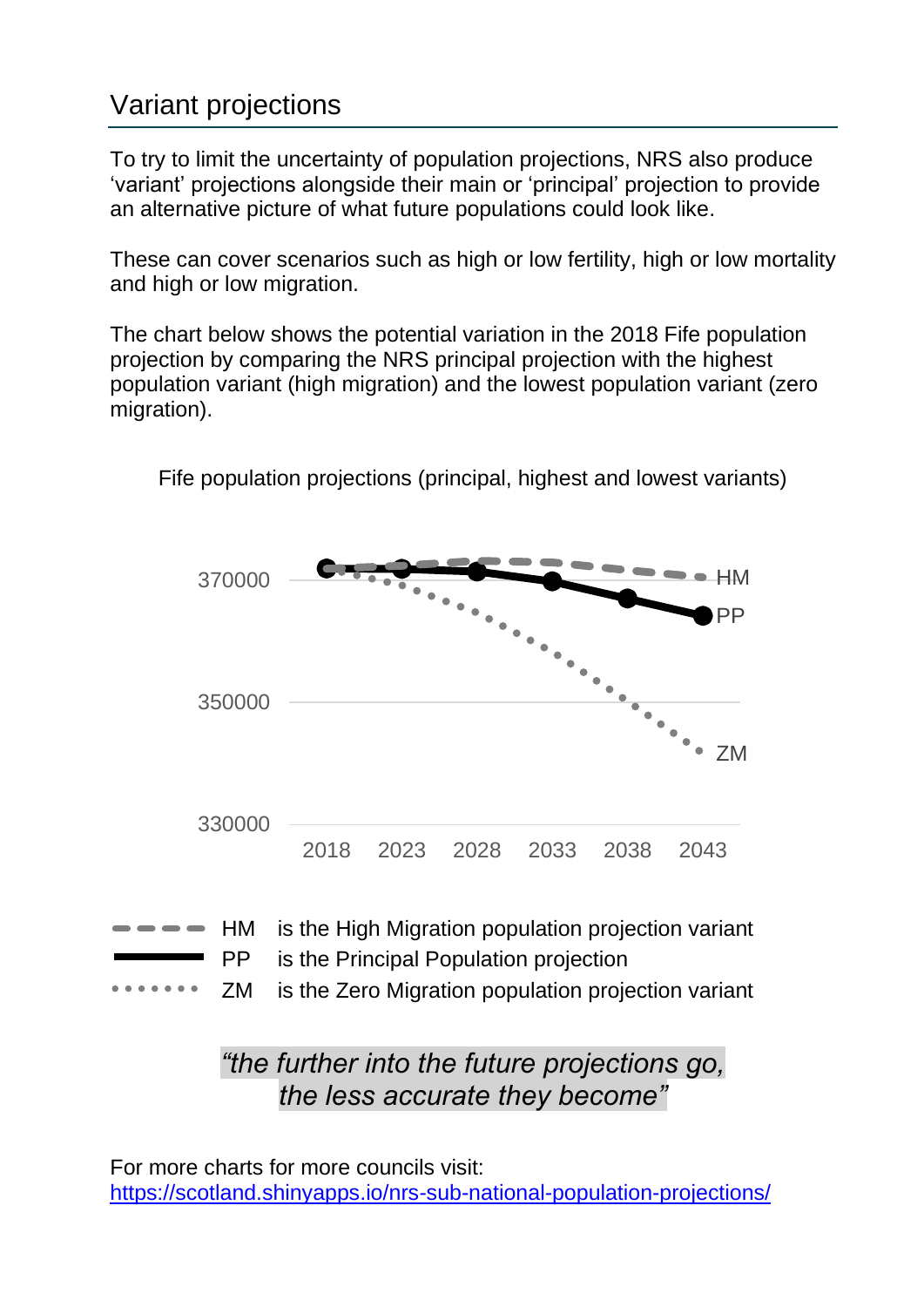# School roll projections

School roll projections estimate the number of children expected and classes needed in all primary and secondary schools and is an example of population information helping to manage a local authority service in Fife.

These projections calculate the future number of young people (age 5-18), in small areas (120 school catchments) over a long period of time (up to 20 years) and so meet all the criteria for being the least reliable projections.

The option for parents to choose which school to send their children to and the potential movement of people into areas where new homes are proposed, but the limited confidence over exactly when homes will be built and the number and characteristics of the people who might move into these new homes, adds to the uncertainty around future school rolls.

### *"school roll projections meet all the criteria for being the least reliable projections"*

The current low birth rate is expected to continue for the next 20 years and as these children reach school age and become primary and secondary school pupils, the future school rolls are likely to be lower than current rolls.

### Things to think about ...

- There will always be uncertainty around population projections.
- There is currently no evidence that assumptions made about the number of future births, birth rates, fertility rates, household size or migration are higher than they could be, or that population projections are also high.
- Birth rates, fertility rates, average household size and migration rates are all currently at low or their lowest values, some in over 100 years
- As these values are currently low, it is also very possible that they could recover at some point in the next 20 years and increase the population which would be in contrast to what is currently projected.

*"There will always be uncertainty around population projections"*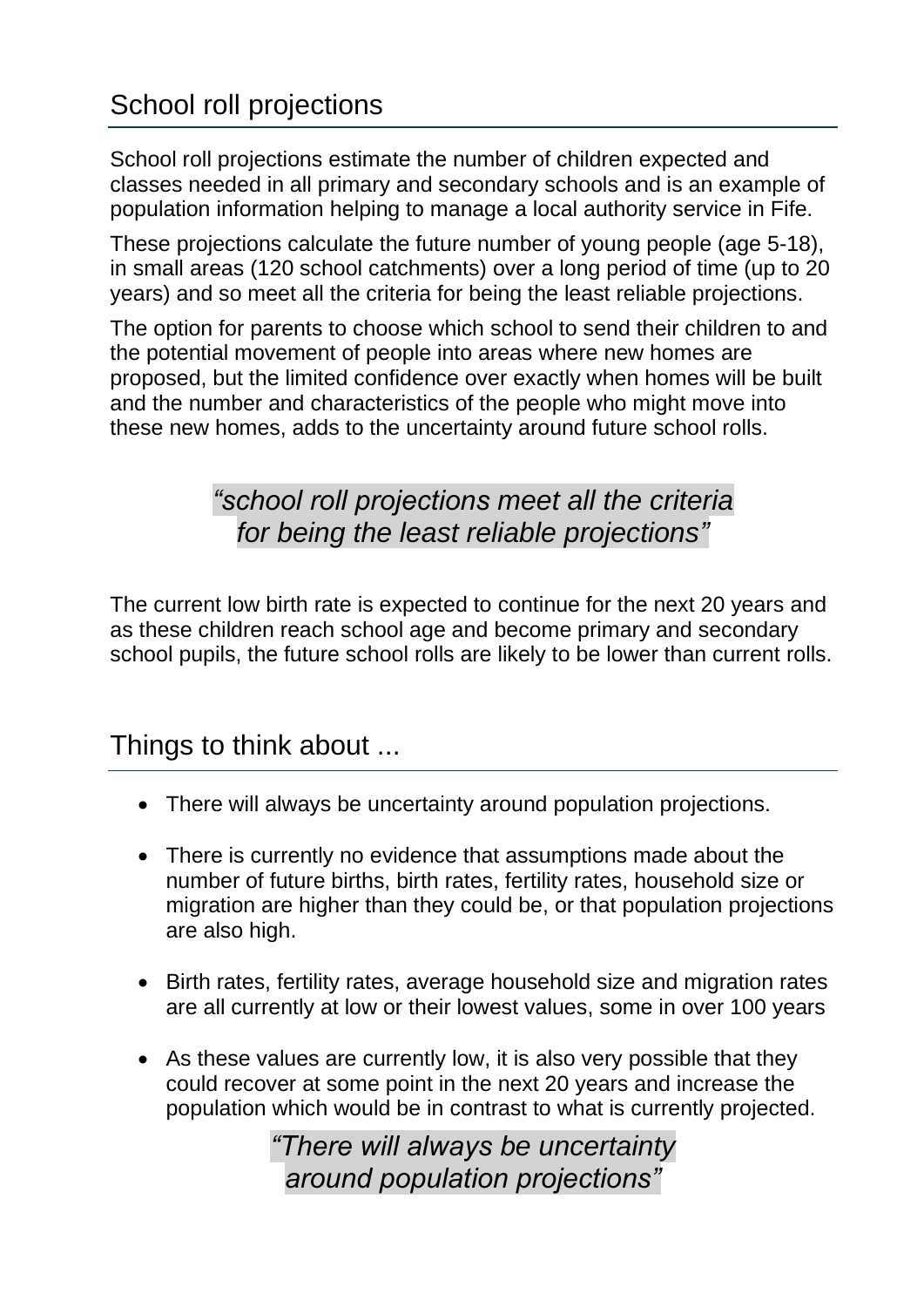#### Summary

After decades of growth, Fife's population is expected to decline slightly over the next 10 years.

National population projections are currently low, but could change. The low birth rates, low fertility and declining household sizes are not unique to Fife and are repeated across Scotland.

The impact of COVID-19 and Brexit are not yet fully realised but are both expected to influence the decline in Fife's population, particularly due to reduced migration.

It is not clear yet by how much, or for how long, this influence will last.

### More information and references

National Records of Scotland (NRS) Fife Council Area Profile is available [here](https://www.nrscotland.gov.uk/files/statistics/council-area-data-sheets/fife-council-profile.html#population_estimates) or by searching [www.nrscotland.gov.uk](http://www.nrscotland.gov.uk/) for 'Fife Council Area Profile' [https://www.nrscotland.gov.uk/files/statistics/council-area-data-sheets/fife](https://www.nrscotland.gov.uk/files/statistics/council-area-data-sheets/fife-council-profile.html#population_estimates)[council-profile.html#population\\_estimates](https://www.nrscotland.gov.uk/files/statistics/council-area-data-sheets/fife-council-profile.html#population_estimates)

NRS Uses and Limitations of Population Projections [https://www.nrscotland.gov.uk/statistics-and-data/statistics/statistics-by](https://www.nrscotland.gov.uk/statistics-and-data/statistics/statistics-by-theme/population/population-projections/uses-and-limitations-of-population-projections)[theme/population/population-projections/uses-and-limitations-of-population](https://www.nrscotland.gov.uk/statistics-and-data/statistics/statistics-by-theme/population/population-projections/uses-and-limitations-of-population-projections)[projections](https://www.nrscotland.gov.uk/statistics-and-data/statistics/statistics-by-theme/population/population-projections/uses-and-limitations-of-population-projections)

## **Contact**

The Research Team welcomes and encourages feedback so please get in touch if you have any comments. We are always happy to speak to you about your own research and to provide guidance, mentoring or more formal support where our priorities allow.

This report introduces population projections and their challenges and was prepared by William Penrice, Andrew Ballingall, Paul Blackburn and Gary Scott and published in February 2022.

Contact: research.enquiries@fife.gov.uk Fife Council, Communities and Neighbourhoods, Research Team